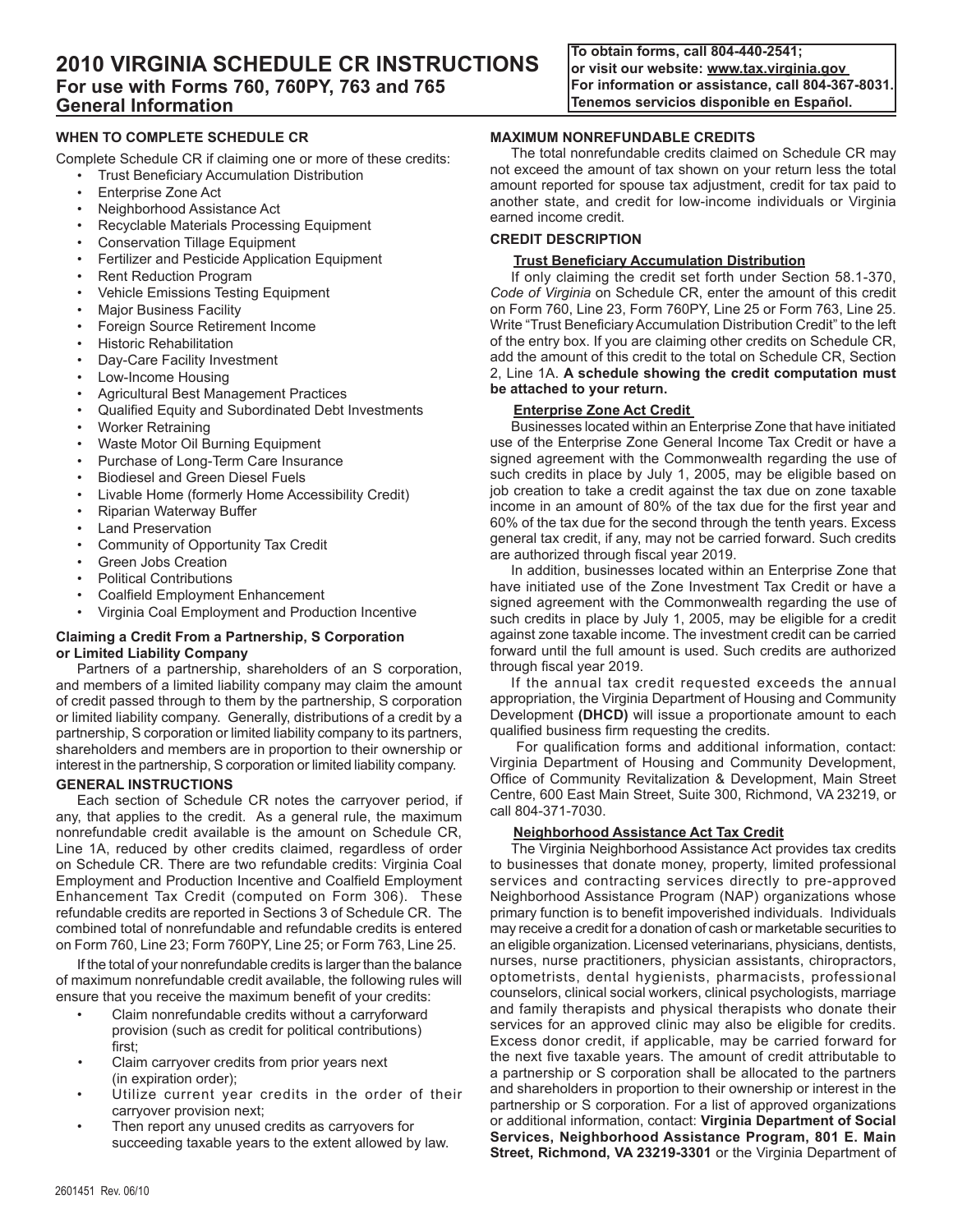Education, Office of Special Education Data and Finance, 101 N. 14th Street, Richmond, VA 23219**.**

# **Recyclable Materials Processing Equipment Credit**

For taxable years beginning on or after January 1, 2008 and before January 1, 2015, an income tax credit may be claimed for purchases made during the taxable year for machinery and equipment used exclusively in or on the premises of manufacturing facilities or plant units which manufacture, process, compound or produce items of tangible personal property from recyclable materials within the Commonwealth for sale. For the purposes of determining "purchase price paid", the taxpayer may use the original total capitalized cost of such machinery and equipment, less capitalized interest. The credit is 10% of such expenditures and cannot exceed 40% of the taxpayer's Virginia income tax liability for the year, computed prior to computing the credit. Any amount unused this year may be carried forward for the next ten taxable years.

The Virginia Department of Environmental Quality administers the certification of all recycling machinery and equipment. To claim this credit, you must have received pre-approval from the Department of Environmental Quality certifying the equipment. Attach your certified DEQ Form 50-11S along with purchase receipts and invoices for the equipment purchase to the income tax return in order to receive the credit. For additional information on how to qualify for certification, contact the **Department of Environmental Quality, Equipment Certification Officer, P.O. Box 1105, Richmond, VA 23218 or call 804-698-4145.**

# **Conservation Tillage Equipment Credit**

This credit may be claimed by an individual purchasing and using conservation tillage equipment for the purpose of agricultural production. The tax credit is 25% of conservation tillage equipment expenditures made, or \$4,000, whichever is less. The term conservation tillage equipment means no-tillage planters and drills designed to reduce soil compaction, (including guidance systems to control traffic patterns that are designed to minimize soil disturbance) which may be attached to equipment already owned. Any amount unused this year may be carried over to the next five taxable years.

Attach a statement to your return showing purchase date, description and credit computation when claiming this credit.

# **Fertilizer and Pesticide Application Equipment Credit**

The fertilizer and pesticide application equipment credit is 25% of all expenditures for equipment certified by the Virginia Soil and Water Conservation Board as providing more precise pesticide and fertilizer application, or \$3,750, whichever is less. Qualifying individuals must be engaged in agricultural production for market and have in place a nutrient management plan approved by the local Soil and Water Conservation District. Any unused credit may be carried forward for the next five taxable years.

# **Rent Reduction Program Credit**

Owners of rental property who provide a rent reduction to income eligible tenants who are age 62 or older, are mentally or physically disabled, or have been homeless (i.e. a person who has resided in a domestic violence or homeless shelter) at any time within the twelve months preceding the lease term are eligible to apply for a state income tax credit. The reduced rent must be at least 15% below the market rate. The credit is equal to 50% of the total rent reductions given to eligible tenants during the taxable year. An individual may not claim this credit on any dwelling unit unless this credit for rental reductions was validly claimed on such dwelling unit for all or part of the month of December 1999 and unless the tenant was an occupant of such dwelling unit on December 31, 2005 - no new owner applications are being accepted. Any amount unused in the taxable year in which it was earned may be carried forward for the next five taxable years. Tax credits are only available for reductions offered after the time of application and approval by Virginia Housing Development Authority (VHDA). For additional information, contact: Melissa Waller, **Virginia Housing Development Authority, 601 S. Belvidere Street, Richmond, VA 23220-6504, 804-343-5912.**

# **Vehicle Emissions Testing Equipment and Clean-Fuel Vehicle Credit**

An income tax credit may be claimed for purchases, made while you were a Virginia resident, of vehicle emissions testing equipment and clean-fuel vehicles. The credit is 20% of the purchase or lease price paid during the taxable year for equipment certified by the Department of Environmental Quality (DEQ) for vehicle emissions testing within a locality required by law to implement an enhanced vehicle emissions inspection program or, after January 1, 1998, within any locality adjacent to those localities required to implement the program.

**Emissions Testing Equipment Credit** - You must attach a copy of the letter from DEQ to the equipment vendor certifying that the equipment configuration meets the regulation and equipment specification requirements for use in the enhanced vehicle emissions inspection program. To obtain a copy of this letter, contact your equipment vendor or the **DEQ Northern Virginia Regional Office in Woodbridge at 703-583-3900.** You are not required to submit a specific form for the emissions testing equipment credit.

**Clean Fuel Vehicle Credit** - You are not required to submit a specific form as part of your tax return to document the purchase of a clean-fuel vehicle. However, you should retain documentation to support your claim for the tax credit as an audit may be conducted to verify any credit claimed under these provisions.

# **Major Business Facility Job Tax Credit**

Individuals, estates, trusts, corporations, banks, insurance companies and telecommunications companies may claim a Virginia tax credit if the taxpayer creates at least 50 new full-time jobs in connection with the establishment or expansion of a major business facility, and the company is engaged in a qualifying industry in Virginia. If a taxpayer is located in an enterprise zone or in an economically distressed area (as defined by the Virginia Department of Economic Development), the threshold is reduced from 50 to 25. Credits will be recaptured proportionately if employment decreases during the five years following the initial credit year.

This nonrefundable credit is equal to \$1,000 per qualifying new job in excess of the 25/50 job threshold in enterprise zones or economically distressed areas. This credit is spread over two years for taxpayers whose credit year begins January 1, 2009 through December 31, 2012. (Please note that for taxpayers whose credit year begins on or after January 1, 2010 the thresholds have been reduced to 50/25 jobs.)

The credit only applies to facilities where an announcement to expand or establish such a facility was made on or after January 1, 1994. The credit must be claimed ratably beginning with the taxable year following the year in which the facility is established or expanded, or the new qualifying jobs are added. Unused credits may be carried forward for the next ten taxable years.

To apply for this credit, complete Form 304. All applications must be submitted to the **Department of Taxation, Tax Credit Unit, P.O. Box 715, Richmond, VA 23218-0715** 90 days prior to the due date of your return. A letter will be sent to certify the credit. To claim this credit, complete Part 9 of Schedule CR.

# **Foreign Source Retirement Income Tax Credit**

A credit is available to Virginia residents who paid income tax to a foreign country on pension or retirement income derived from past employment in a foreign country provided such income is included in Virginia taxable income for the taxable year. For purposes of computing the credit, the foreign currency must be translated into U.S. dollars using the prevailing exchange rate that most nearly reflects the value of the currency at the time the taxes were actually paid to the foreign country. *If you filed separately in the foreign country, but are filing jointly in Virginia, enter only the Virginia taxable income attributable to the filer whose income was taxed by the foreign country.* For the purposes of this credit, possessions of the U.S. are considered foreign countries. Any foreign country that does not qualify for the federal tax credit [IRC Section 901(j)] does not qualify for this Virginia credit. To claim this credit, complete Schedule CR and attach a copy of the return filed in the foreign country or other proof of tax payment to the foreign country.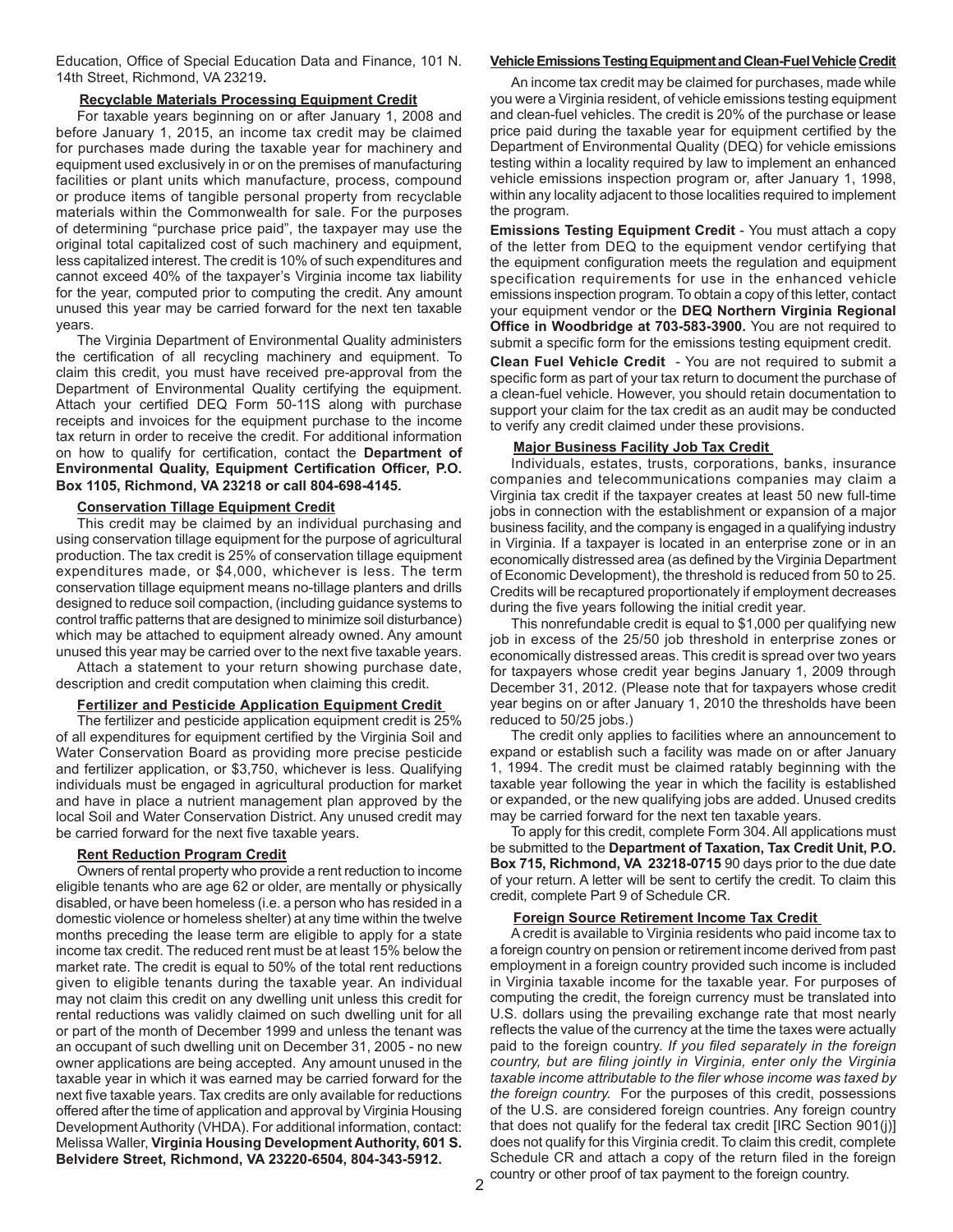# **Historic Rehabilitation Tax Credit**

Individuals, estates, partnerships, trusts or corporations incurring eligible expenses in the rehabilitation of a certified historic structure are entitled to claim a credit against the tax imposed by Sections 58.1-320, 58.1-360, 58.1-400, 58.1-1200, 58.1-2500 or 58.1-2620 of the *Code of Virginia*. The credit is equal to 25% of eligible rehabilitation expenses for projects completed in 2000 and thereafter. To qualify, the cost of the rehabilitation must equal at least 50% (25% if the building is an owner occupied residence) of the assessed value of the building for local real estate tax purposes in the year preceding the start of the rehabilitation. Unused credit may be carried forward for ten years. The rehabilitation work must be certified by the Virginia Department of Historic Resources as consistent with the Secretary of the Interior's Standards for Rehabilitation. Applications for certification may be obtained from the **Virginia Department of Historic Resources, 2801 Kensington Avenue, Richmond, VA 23221, 804-367-2323, or visit www.dhr. virginia.gov.** 

# **Day Care Facility Investment Tax Credit**

A credit is allowed in an amount equal to 25% of the expenditures to establish a day-care facility for the children of employees, not to exceed \$25,000. The total credits approved may not exceed \$100,000 in any fiscal year. To be eligible for the credit: (1) the facility must be operated under a license issued by the Virginia Department of Social Services; (2) the building permit application for the facility must be submitted after July 1, 1996; (3) the facility must be used primarily by the children of the taxpayer's employees; and (4) the Tax Commissioner must approve the credit application prior to claiming the credit. To apply, submit a letter of application that specifies the employer's name, location of the facility and certification of items (1)-(3) above. Send the application to: **Virginia Department of Taxation, Tax Credit Administration Unit, P.O. Box 715, Richmond, VA 23218-0715**. Applications are approved in the order received. Approved applicants will receive an approval form from the department. To claim the credit, complete Part 12, of the Schedule CR. All pass-through entities distributing this credit to its owner(s), shareholders, partners or members must give each a Schedule VK1, Owner's Share of Income and Virginia Modifications and Credits. This credit is nonrefundable but excess credit may be carried forward for 3 years. For additional information please call **804-786-2992**.

# **Low-Income Housing Tax Credit**

If you are a Virginia taxpayer and you claimed a low-income housing tax credit on your federal income tax return for housing units placed in service in Virginia on or after January 1, 1998, you may qualify to claim the state low-income housing tax credit. The state credit is a percentage of the federal credit. The Board of Housing and Community Development will not approve any low-income housing credits after June 30, 2010. For additional information, contact the **Department of Housing and Community Development at 804- 371-7117**.

#### **Agricultural Best Management Practices Tax Credit**

This credit is available to qualified taxpayers engaged in agricultural production for market or having equines that create needs for agricultural best management practices to reduce nonpoint source pollutants who have in place a soil conservation plan approved by the local Soil and Water Conservation District. The credit is 25% of the first \$70,000 expended for agricultural best management practices approved by the local SWCD. The maximum credit is \$17,500 or the total amount of state income tax obligation of the individual. Any unused credit may be carried forward for the next five taxable years. For additional information, contact your local **Soil and Water Conservation District Office.**

#### **Qualified Equity and Subordinated Debt Investments Credit**

Taxpayers making a "qualified investment" in the form of equity or subordinated debt in a "qualified business" may be eligible for this credit. Businesses may apply for designation as a qualified business using **Form QBA**. The qualification is **valid** only for the calendar year of the application. Therefore, the business needs to reapply each year for qualification. To qualify, the business must (1) have annual gross revenues of no more than \$3 million in its most recent fiscal year, (2) have its principal office or facility in the Commonwealth, (3) be engaged in business primarily in or having substantially all of its production in the Commonwealth and (4) have not obtained during its existence more than \$3 million in aggregate gross cash proceeds from the issuance of its equity or debt investments (not including commercial loans from chartered banking or savings and loan institutions).

The credit equals 50% of the qualified business investments made during the taxable year. For the 2010 taxable year, the total amount of credit granted is limited to \$5 million. For all other years, the total amount of credit granted is limited to \$3 million. Beginning in 2009, one-half of this amount must be allocated to commercialization investments and the other half is available for all other qualifying investments. If credit applications for either half exceed the allowed amount, the credits for that half will be prorated. If credit applications for either half are less than the allowed amount, the balance will be available for allocation to the other type of credits. The total amount of credit that may be used per taxpayer per taxable year may not exceed \$50,000. The credit is nonrefundable. Unused credits may be carried forward up to 15 years. Equity and debt investments held in connection with a qualified business investment must be held by the investor for at least three full calendar years following the calendar year for which the credit is allocated except in certain instances. If the holding period is not met, the unused credit amount will be forfeited, and an assessment will be issued for the amount used to which shall be added interest, computed at the rate of one percent per month, compounded monthly from the date the tax credits were claimed.

This credit requires **pre-approval** by the **Department of Taxation.** Investors must apply to the Department by April 1 of the year following the year the investment was made using **Form EDC. Taxpayers filing Form EDC after April 1 will be denied this credit.** All approved investors filing a timely **Form EDC** will be notified of the allowable credit by June 30. Since the tax return of most individuals is due May 1, most investors will need to file a return on extension or amend their original return to claim the credit.

Pass-Through Entities must file **Form PTE** with the Department of Taxation at least 60 days before filing their income tax return. A copy of the certification letter from the Department of Taxation is a required attachment to **Form PTE**.

Visit our website at **www.tax.virginia.gov** to obtain **Form QBA, Form EDC** and **Form PTE.** Information on the application process is also available from the **Virginia Department of Taxation, Tax Credit Unit, P. O. Box 715, Richmond, VA 23218-0715, or call 804-786-2992.**

#### **Worker Retraining Tax Credit**

This credit allows an employer to claim a tax credit for the training costs of providing eligible worker retraining to qualified employees. "Eligible worker retraining" includes noncredit courses that are approved by the Department of Business Assistance and that are provided by any of the Commonwealth's community colleges or a private school. Eligible worker retraining programs also include courses (credit, noncredit) undertaken through an apprenticeship agreement approved by the Virginia Apprenticeship Council. The credit is 30% of all training costs through a community college, or up to \$100 annual credit for each employee if incurred at a private school. Employers must apply for certification of the amount of allowable credit using **Form WRC**, Worker Retraining Tax Credit, by April 1 of the year following the year in which the training expenses were paid or incurred, before claiming the credit on their income tax return. All approved businesses filing a timely **Form WRC** will be notified of their allowable credit by June 30. The maximum worker retraining credits granted to all employers is limited to \$2,500,000 annually. If total credits approved exceed this amount, each will be prorated. The credit is allowable against individual income tax, fiduciary income tax, corporation income tax and the bank franchise tax. The credit is also allowable against taxes imposed upon insurance companies and utility companies (under Sections 58.1- 2500 et. seq. and Section 58.1-2620 et. seq., *Code of Virginia*). This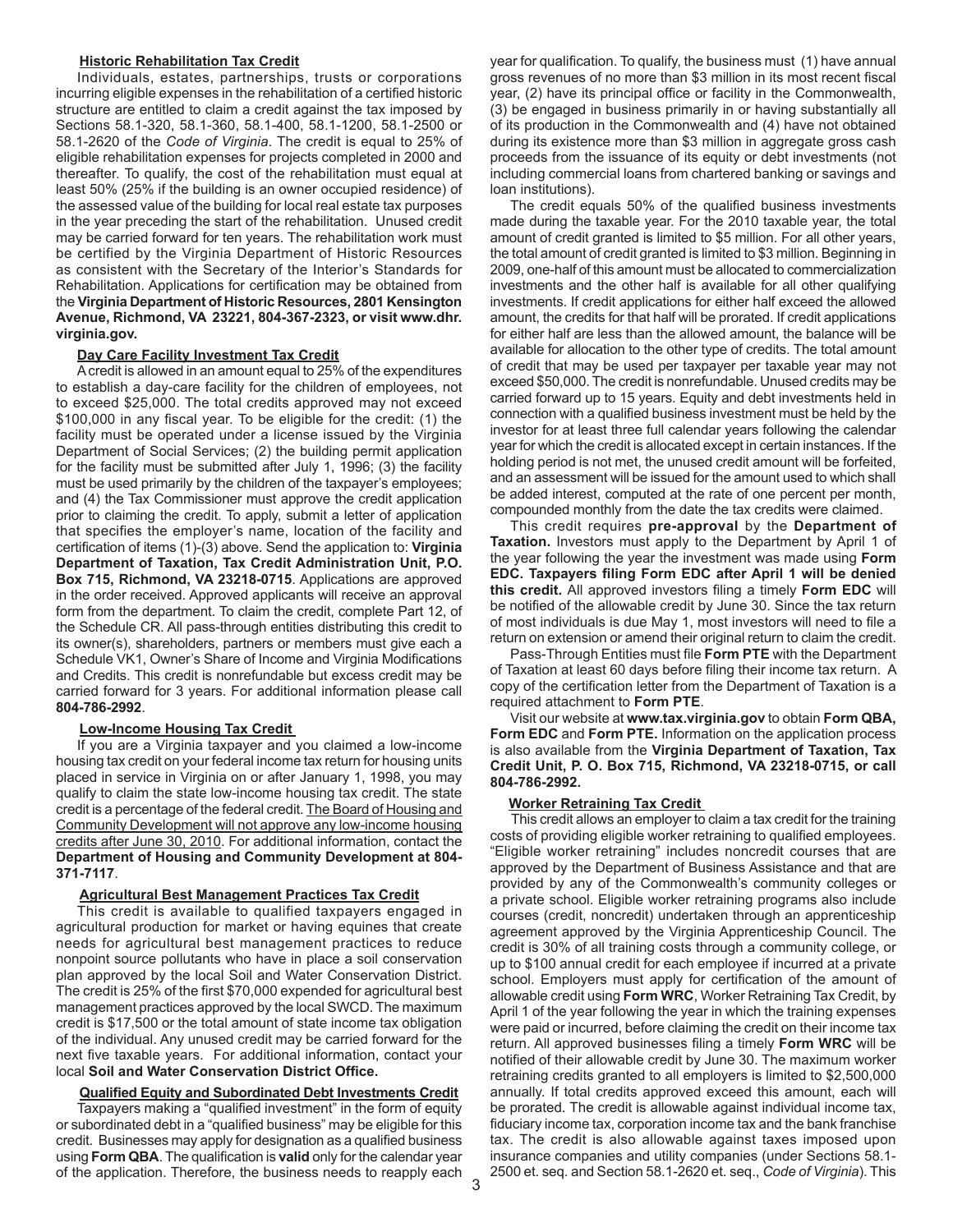credit is nonrefundable, but excess credit may be carried forward for the next three taxable years. To claim this credit, complete Part 16 of Schedule CR. For information on pre-approved apprenticeship programs, contact the **Virginia Department of Labor and Industry at 804-225-4362.** For information on noncredit course approval, contact the **Virginia Department of Business Assistance, P. O. Box 446, Richmond, VA 23218-0446, telephone 804-371-8120.**

#### **Waste Motor Oil Burning Equipment Credit**

A business that operates a business facility in Virginia that accepts waste motor oil from the public is allowed a tax credit equal to 50% of the purchase price paid for equipment during the taxable year, provided that the equipment is used exclusively for burning waste motor oil at the business facility. The total credit allowed to any taxpayer in any taxable year of purchase is limited to \$5,000. Taxpayers successfully applying for equipment certification with the Department of Environmental Quality by filing Form DEQ 50-12 will receive a statement from that agency certifying that the equipment is used for burning waste motor oil. For additional information concerning equipment qualifying for this credit or to apply for tax credit certification, contact: **Virginia Department of Environmental Quality, Attention: Equipment Certification Officer, P. O. Box 1105, Richmond, VA 23218, or call 804-698-4145.**

#### **Credit for Purchase of Long-Term Care Insurance**

Individuals may claim a credit equal to 15% of the amount paid by the individual during the taxable year in long-term care insurance premiums for long-term care insurance coverage for himself, but the total credits for any policy may not exceed 15% of the amount of premiums paid for the first 12 months of coverage. Any unused credit may be carried forward for the next five taxable years. In order to determine the amount of premiums that may be used as a basis for this credit, the individual must subtract any amount actually included as a deduction on Line 4 of Schedule A of the individual's federal income tax return. In addition, the individual may not claim this credit to the extent the same premiums have been used to claim the Virginia deduction for long-term health care premiums. It may be possible, however, for an individual to claim this credit and the Virginia deduction in the same year. Please see the example below.

This credit is based on the amount paid during the taxable year, even if the months covered by the policy extend into the following taxable year. For example, if an individual purchased a policy on July 1 and paid for 12 months, he would base his credit on the entire payment, even though only six months of the coverage period would fall in the taxable year in which he claimed the credit. If however, the individual made payments on a monthly basis, he would claim a credit in the current taxable year for 6 months of premiums and a credit in the second year for the next six months of premiums in order to reach the allowed total of 12 months. In that case, the individual could also claim a deduction in the second year for the 6 months of premiums that were not used as a basis for the credit. For more information, contact: **Virginia Department of Taxation, Tax Credit Unit, P.O. Box 715, Richmond, VA 23218-0715, or call 804-786-2992.**

#### **Biodiesel Fuels Tax Credit**

Beginning on January 1, 2008, a credit is available for Virginia biodiesel and green diesel fuel producers who produce up to two million gallons of fuel per year. This credit is only available during the first three years of production.

Form BFC is used to apply to the Virginia Department of Taxation (TAX) for a Biodiesel Fuels Credit after the Department of Mines, Minerals, and Energy has certified that you have satisfied all the requirements of § 58.1-439.12:02.

The amount of the credit is \$0.01 per gallon, not to exceed \$5,000 annually. Any credit not used for the taxable year may be carried over to the next three taxable years. The amount of the credit allowed cannot exceed the tax liability for the tax year the credit is being claimed.

The amount of the credit attributable to a partnership, electing small business corporation (S corporation), or limited liability company must be allocated to the individual partners, shareholders, or members in proportion to their ownership or interest within the business entity using Form PTE.

The credit may be transferred to another taxpayer. The transfer of the credit must be completed before the end of a tax year in order to use the credit for that tax year. For more information, contact: **Virginia Department of Taxation, Tax Credit Unit, P.O. Box 715, Richmond, VA 23218-0715, or call 804-786-2992.**

#### **Livable Home Tax Credit (formerly Home Accessibility Credit)**

Individuals may be eligible for an income tax credit of up to \$2,000 for the purchase of a new accessible residence or up to 50 percent of the cost of retrofitting activities on an existing residence not to exceed \$2,000. Any tax credit that exceeds the eligible individual's tax liability may be carried forward for up to five years. If the total amount of tax credits issued under this program exceeds \$1 million in a fiscal year, Virginia Department of Housing and Community Development (DHCD) will prorate the amount of credits among the eligible applicants. Individuals must obtain preapproval before claiming the credit on their income tax returns. Applications are to be filed with the DHCD by February 28 of the year following the year in which the purchase or retrofitting was completed. Documentation must be submitted with the application. If you are using a carryforward amount from the Home Accessibility Tax Credit, please enter that amount in Part 20, Line B. For more information, contact: **Virginia Department of Housing and Community Development, Special Needs Housing, Main Street Centre, 600 East Main Street, Suite 300, Richmond, VA 23219, or call 804-371-7124.**

#### **Riparian Forest Buffer Protection for Waterways Tax Credit**

Individuals, grantor's trusts and corporations may qualify for an income tax credit of 25% of the value of the timber on an area designated as a riparian buffer for a waterway. The credit may not exceed \$17,500 or the total amount of tax, whichever is less. To apply for this credit, file Department of Forestry (DOF) Form 179 with DOF or apply online at www.dof.virginia.gov.

A riparian buffer is land adjacent to a waterway on which timber may be harvested. In order to receive the credit, the owner of such land must refrain from harvesting more than 50% of such timber. The buffer must be at least 35 feet wide and no more than 300 feet. There must be a Stewardship Plan and annual certification of compliance for each tract. The buffer must remain in place for at least fifteen years. The land that is the subject of this credit cannot be the subject of this credit again for fifteen years after it was first taken. The credit may be carried over for the succeeding five taxable years. For more information contact: **Virginia Department of Forestry, 900 Natural Resources Dr. Suite 800, Charlottesville, VA 22903, 434-977-6555.** 

# **Land Preservation Tax Credit**

This tax credit is for taxpayers that convey land or interest in land located in Virginia to a public or private agency eligible to hold such land or interests therein for conservation or preservation purposes. The conveyance must be in perpetuity.

Credits granted prior to 2007 are 50% and the credits granted for 2007 and beyond are 40% of the fair market value, as substantiated by a "qualified appraisal" prepared by a "qualified appraiser", as those terms are defined under applicable federal law and regulations governing charitable contributions. The credit limit for a taxpayer has been \$100,000. However, for taxable years 2009, 2010 and 2011 the total amount of credit that may be used per taxpayer per taxable year may not exceed \$50,000 or the tax liability, whichever is less. For taxpayers affected by the 2009 and 2010 usage limit, an additional 2 year carryforward will be added to the credit. For taxpayers affected by the 2011 usage limit, an additional 3 years carryforward will be added to the credit. Any unused credit not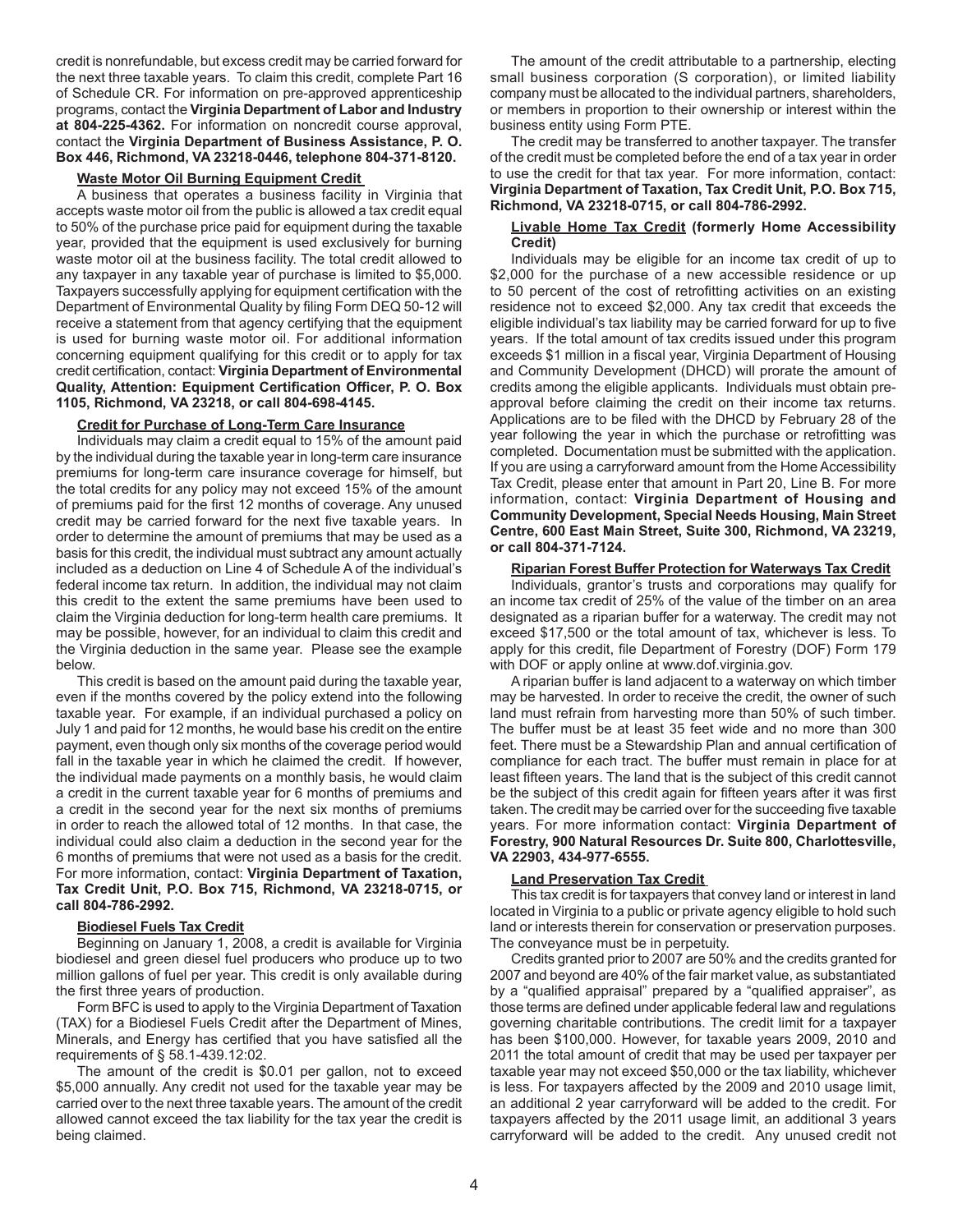affected by the carryforward will remain the original carryforward periods (5 years for donations originating prior to January 1, 2007 and 10 years for donations originating on or after January 1, 2007).

Any taxpayer holding a Land Preservation tax credit that originated on or after January 1, 2002, may transfer unused but otherwise allowable credit for use by another taxpayer on Virginia income tax returns. Transfers and pass-through allocations derived from donations recorded on or after January 1, 2007, are subject to a fee. See Schedule A of Form LPC-1 or Form LPC-2 for further information.

If this credit is taken, for the next three years taxpayers cannot take a subtraction for the gain on the sale of land or easements dedicated to open-space use. A subtraction is allowed for any gain or income recognized by a taxpayer on the application of a Land Preservation tax credit against a Virginia income tax liability to the extent the gain is included in and not otherwise subtracted from federal adjusted gross income. The transfer of the credit and its application against a tax liability shall not create gain or loss for the transferor or the transferee.

Before claiming the credit, complete and file Form LPC-1 and/or Form LPC-2 with the Department of Taxation at least 90 days before filing an annual return. Additionally, applicants filing for tax credits of \$1 million or more must apply to the Department of Conservation and Recreation to receive verification of the conservation value. The Department of Taxation will issue a letter acknowledging the amount of the credit. For assistance contact the **Virginia Department of Taxation, Tax Credit Unit, P. O. Box 715, Richmond, VA 23218- 0715, or call 804-786-2992.**

#### **Community of Opportunity Tax Credit**

Community of Opportunity Tax Credit provides Virginia income tax credits to landlords with qualified housing units located in census tracks with poverty rates of less than ten percent in the Richmond Metropolitan Statistical Area (MSA) who participate in the Housing Choice Voucher program.

The amount of tax credit for an eligible property will be based on ten percent of annual Fair Market Rent for that specific unit and prorated when units are qualified for less than the full tax year. Pro rations will be based on full calendar months. A landlord may receive tax credits on one or more units within the same tax year. Credits taken for any one tax year cannot exceed the tax liability for that year. Credits not taken for the year for which they are allocated may be carried forward, but cannot be carried forward for more than five years.

Should eligible applications received by the March 1 deadline exceed the annual appropriation, tax credits will be prorated based on the total amount of qualified requests received and the total amount of credits available. If the annual appropriation for tax credits is not fully allocated based on qualified applications received by the March 1 deadline, the remaining balance will be allocated on a first-come first served basis. Unused balances will not be allocated more than three years after the tax year in which they were first made available.

Credits granted to a partnership, limited liability company, or electing small business corporation (S corporation) shall be allocated to the individual partners, members, or shareholders in proportion to their ownership or interest in such business entity. The landlord must assume responsibility for distributing credits in this manner. No person shall be allowed a tax credit under 58.1-339.9 (Rent reductions tax credit) and the COP tax credit for the rental of the same dwelling unit in a taxable year.

For additional information, please contact: Virginia Department of Housing and Community Development, Main Street Centre, 600 East Main Street, Suite 300, Richmond VA 23219, or call (804) 371- 7000.

# **Green Jobs Creation Credit**

For taxable years beginning on and after January 1, 2010, but before January 1, 2015, a \$500 income tax credit is allowed for the creation of "green" jobs paying an annual salary in excess of \$50,000. Each taxpayer is allowed a credit for up to 350 new green jobs. In order to qualify for the tax credits, the taxpayer must have created the green job and filled it during the taxable year in which the credit is claimed. The credit is allowed for the taxable year in which the job has been filled for at least one year and for each of the four succeeding taxable years provided the job is continuously filled during the respective taxable year. Any unused tax credits may be carried over for 5 taxable years.

To apply for this credit, complete **Form GJC**. All applications must be submitted to the **Department of Taxation, Tax Credit Unit, P. O. Box 715, Richmond, VA 23218-0715**, **90 days prior to the due date of your return.** A letter will be sent to certify the credit. To claim the credit you must complete Part 24 of Schedule CR.

For assistance contact the **Virginia Dept. of Taxation, Tax Credit Unit, P. O. Box 715, Richmond VA 23218-0715, or call 804-786-2992.**

# **Political Contributions Credit**

Establishes a tax credit for individuals who make contributions to candidates for state or local political office equal to 50 percent of the amount of the contribution, subject to a \$25 limit for individuals and a \$50 limit for married taxpayers filing jointly.

#### **Coalfield Employment Enhancement Tax Credit**

For taxable years beginning on or after January 1, 1996, but before January 1, 2015, a tax credit may be earned by individuals, estates, trusts and corporations who have an economic ownership interest in coal mined in Virginia. Credits may be claimed for taxable years beginning on or after January 1, 1999. Compute the allowable credit on **Form 306** and report it on Schedule CR for the tax year in which the credit is claimed and/or earned.

#### **Virginia Coal Employment and Production Incentive Tax Credit**

This credit may be allocated between a qualifying electricity generator and qualifying person with an economic interest in coal. The allocation of this credit may not exceed \$3 per ton. All credits earned on or after January 1, 2006, or prior to July 1, 2011, which are allocated to persons with an economic interest in coal may be redeemed by the Tax Commissioner if the credits exceed the taxpayer's state tax liability for the applicable taxable year. You must complete the Form 306, Form 306T and its attachments to claim this credit.